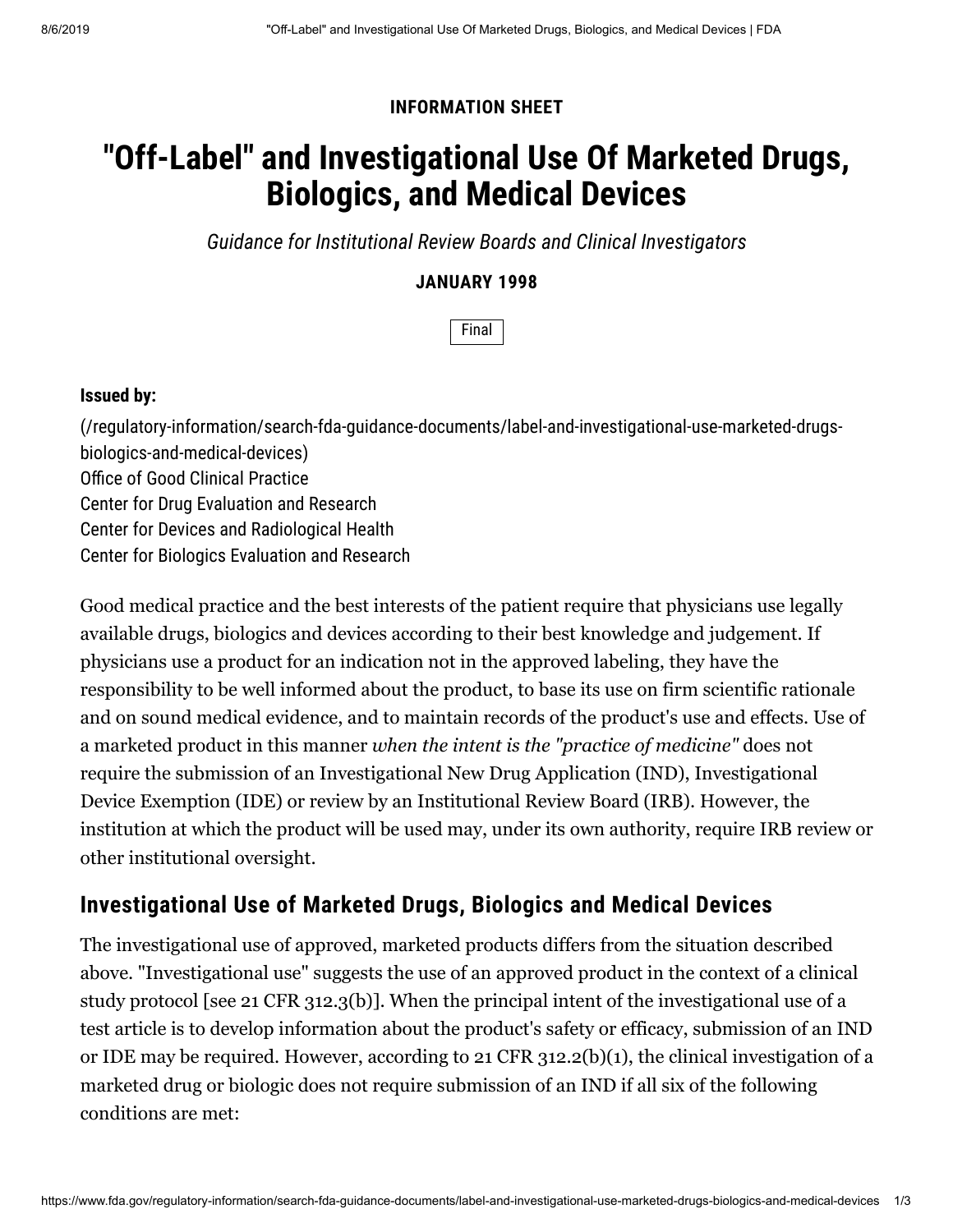8/6/2019 "Off-Label" and Investigational Use Of Marketed Drugs, Biologics, and Medical Devices | FDA

- i. it is not intended to be reported to FDA in support of a new indication for use or to support any other significant change in the labeling for the drug;
- ii. it is not intended to support a significant change in the advertising for the product;
- iii. it does not involve a route of administration or dosage level, use in a subject population, or other factor that significantly increases the risks (or decreases the acceptability of the risks) associated with the use of the drug product;
- iv. it is conducted in compliance with the requirements for IRB review and informed consent [21 CFR parts 56 and 50, respectively];
- v. it is conducted in compliance with the requirements concerning the promotion and sale of drugs [21 CFR 312.7]; and
- vi. it does not intend to invoke 21 CFR 50.24.

For additional information on whether or not an IND or IDE is required in a specific situation, contact:

## **For DRUG PRODUCTS, including BIOLOGICAL THERAPEUTICS, contact:**

[The relevant review division – contact information available at CDER Offices and Divisions](https://www.fda.gov/about-fda/center-drug-evaluation-and-research/cder-offices-and-divisions) (/about-fda/center-drug-evaluation-and-research/cder-offices-and-divisions).

If the relevant review division is unknown contact:

Division of Drug Information Center for Drug Evaluation and Research Office of Communications 10001 New Hampshire Avenue Hillandale Building, 4th Floor Silver Spring, MD 20993 Toll free: (855) 543-3784, or (301) 796-3400 Email: [druginfo@fda.hhs.gov \(mailto:druginfo@fda.hhs.gov\)](mailto:druginfo@fda.hhs.gov)

## **For a BIOLOGICAL BLOOD or VACCINE product, contact:**

Office of Communication, Outreach and Development Center for Biologic Evaluation and Research Food and Drug Administration 10903 New Hampshire Avenue Building 71, Room 3103 Silver Spring, MD 20993-0002 800-835-4709 or 240-402-8010